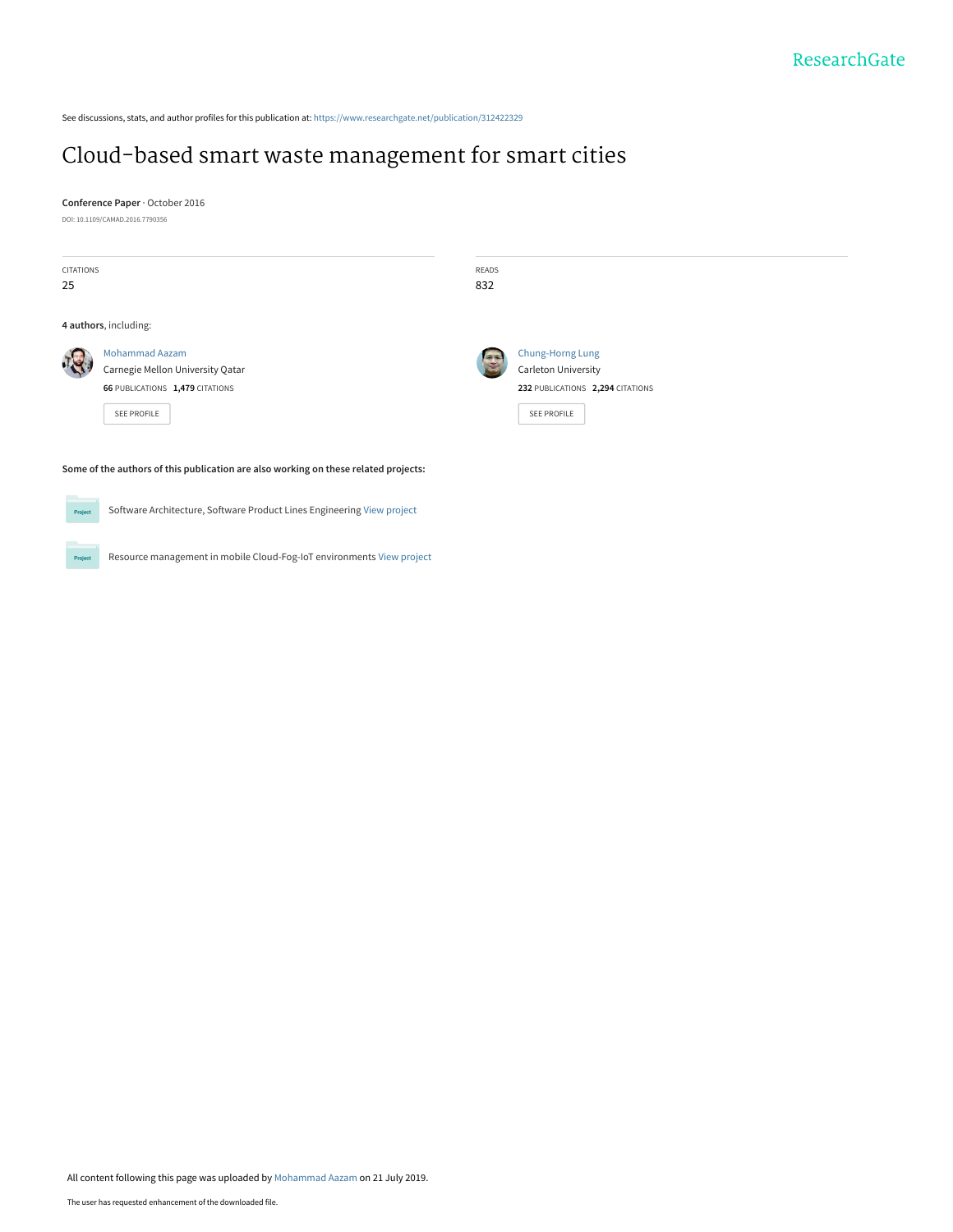# Cloud-based Smart Waste Management for Smart **Cities**

Mohammad Aazam, Marc St-Hilaire, Chung-Horng Lung, Ioannis Lambadaris Department of Systems and Computer Engineering Carleton University, Ottawa, Canada

aazam@ieee.org, marc\_st\_hilaire@carleton.ca, chlung@sce.carleton.ca, ioannis@sce.carleton.ca

*Abstract***— With the ever increasing population, urbanization, migration issues, and change in lifestyle, municipal solid waste generation levels are increasing significantly. Hence, waste management becomes a challenge faced not only by the developing nations, but also the developed and advanced countries. The overall waste management involves three main types of entities: 1) users who generate waste, 2) waste collectors/city admin., 3) stakeholders. Waste management directly effects the lifestyle, healthcare, environment, recycling and disposal, and several other industries. Current waste management trends are not sophisticated enough to achieve a robust and efficient waste management mechanism. It is very important to have a smart way of managing waste, so that not only the waste status is notified in-time when to be collected, but also, all the stakeholders are made aware in timely fashion that what type of waste in what quantity is coming up at what particular time. This will not only help in attracting and identifying stakeholders, but also aids in creating more effective ways of recycling and minimizing waste also making the overall waste management more efficient and environment friendly. Keeping all this in mind, we propose a cloud-based smart waste management mechanism in which the waste bins are equipped with sensors, capable of notifying their waste level status and upload the status to the cloud. The stakeholders are able to access the desired data from the cloud. Moreover, for city administration and waste management, it will be possible to do route optimization and select path for waste collection according to the statuses of waste bins in a metropolis, helping in fuel and time efficiency.** 

*Index Terms***—waste management; smart waste management; smart cities; IoT; Cloud of Things; cloud computing; pay-as-youthrow; Big Data; healthcare.** 

#### I.INTRODUCTION

Waste is produced wherever there is life and humans are living. It will be a part of everyday lifecycle as long as the life exists. According to World Bank's review report [1], in 2012, the global Municipal Solid Waste (MSW) generation levels were around 1.3 billion tons per year. This figure is expected to reach 2.2 billion tons per year by 2025. Per capita waste generation rates are between 1.2 to 1.42 kg per person (varying by region, country, and city) per day in the next one decade or so. Further in the report, in region wise waste generation statistics, sub-Saharan Africa approximately generates 62 million tons per year. Statistics for per capita waste generation are low on an average with 0.65 kg/capita/day. However, the span is wide, ranging from 0.09 to 3.0 kg per person per day. Highest per capita in this region is in islands, mainly due to tourism industry. East Asia and Pacific region annually generates 270 million tons of waste. The main contributor in this regard is China, with 70% of the regional total. Per capita average is 0.95 and it ranges from 0.44-4.3 kg/person/day. Eastern and Central Asia, excluding eight countries where data was not available, generate 93 million tons of waste per year. Per capita daily average is 1.1 kg, ranging from 0.29-2.1 kg/capita/day. Latin America and Caribbean generate 160 million tons waste annually with an average of 1.1 kg/capita/day, ranging from 0.1-14 kg/capita/day. Middle East and North Africa generate 63 million tons/year, per capita daily range of 0.16-5.7 kg/capita/day, averaging 1.1 kg/capita/day. South Asia has a figure of 70 million tons annual waste generation, with per capita average of 0.45 kg/day, ranging from 0.12-5.1 kg per person daily.

With the increasing population, increasing urbanization, and change in the lifestyle, waste management has become a challenge not only for the developing countries, but also for the developed ones [2]. By 2050, more than 84% population in the developed countries and more than 64% in the developing ones will be in urban areas [3]. City administrations and waste management organizations in different metropolises face the challenge to provide efficient and effective system to collect, dispose-off properly, and recycle the waste, keeping in view the health standards and environment friendliness. In waste management, collection, transfer, and transport practices are negatively influenced by improper bin collection systems, lack of information about collection schedule, inefficient route planning, insufficient resources, and other factors [2]. Moreover, waste facilities also significantly affect the way waste disposal is done. Inadequate supply, insufficiently equipped waste containers, and longer distance to these containers increase the probability of dumping waste in open areas and roadsides [2] [4]. Relative to recycling, social influences, altruistic, and regulatory factors are some of the key reasons of developing a robust recycling system. Enabling factors, which include technical, cultural, and financial, also affect waste management. Better technology and better ways of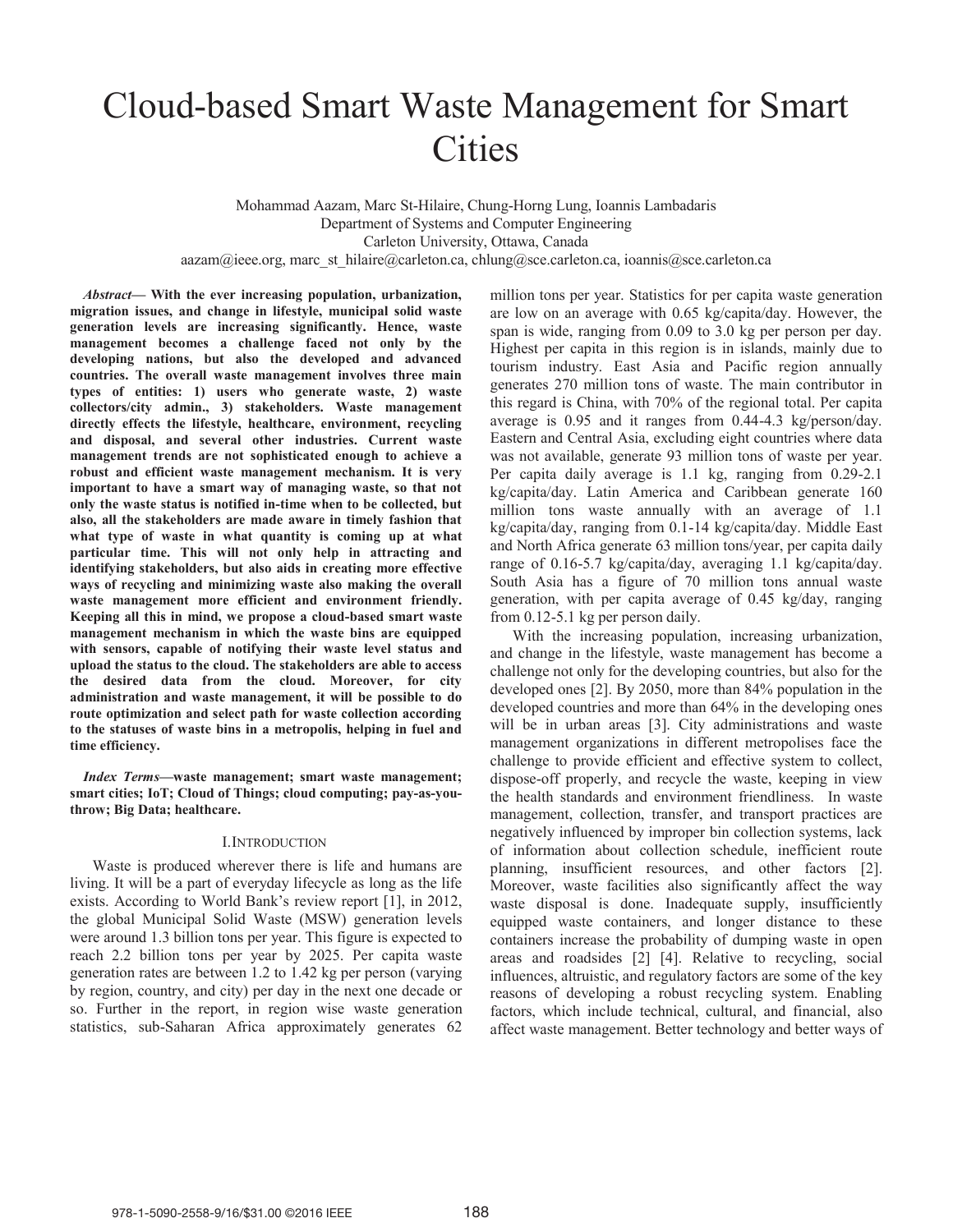handling waste enables a systematic approach in this regard. Improvement in waste management methodology is required to provide effective, efficient, and sustainable solid waste services; which have an influence on many actors as well as are affected by some of them. Better technology will also help in identifying stakeholders [4].

It is evident that a much more efficient and effective waste management mechanism is required, which helps in identifying the stakeholders, informing them in time about what is coming up in the waste and in what quantity. Additionally, the waste related data should be stored in a more accessible location, like a cloud, where stakeholders are able to analyze and adapt accordingly. In this paper, we present Cloud-based Smart WAste Management (CloudSWAM), where waste bins are connected to the cloud and data is stored there in real time. There are separate bins for each category of waste, namely: organic, plastic and bottles, and metal. Equipped with sensors, bins update their status to the cloud and other stakeholders, making it a more efficient and convenient way to handle waste. The waste collection is also done when it is required, helping the waste management to decide a cost-effective route while collecting the waste within a metropolis.

In rest of the paper, section II discusses already done works. Section III is on smart waste management. Section IV discusses the scenarios and advantages associated with smart waste management. We conclude in section V.

# II. RELATED WORK

Since smart cities concept is still novel and research and development work is ongoing, not a lot of work is done on smart waste management, making use of the technologies like cloud computing and Internet of Things (IoT). In this section, we present the most relevant related work done in this regard.

Guerrero et al. [2] provide a review of several research papers on waste management also including their outcome of visiting 22 countries in 3 continents. The authors come to a conclusion that all the stakeholders and factors impacting waste management systems are affected by the way waste is collected, separated, and transported for recycling and other disposal. The authors emphasize on the importance of an efficient and smarter way of reporting the waste and creating means for the recycling agencies to analyze the quantity and timing of the generated relevant waste material. Caniato et al. [3] provide a method of surveying solid waste management through the integration of Social Network Analysis (SNA) and Stakeholder Analysis (SA). The outcome of the survey suggest that stakeholders are more concerned about the communication in the waste management and seek improvement in that regard. Moreover, stakeholders' involvement should be more in system development planning and waste management should be redesigned to identify stakeholders as well. Service beneficiaries should directly be made part in order to attain

sustainability of the solid waste services. This is possible with more advanced technologies in this area.

Yang [5] state that with the complex situation of rapidly growing population, increase in migration, instable situations in various countries, unavoidable change in the climate, energy and resource limitations, etc. pose a challenge in addressing diverse interests, values, and objectives, inherent among stakeholders. Therefore, a more efficient and effective mechanism is required, such that the stakeholders are aware of what is relevant to them and in what measure. Stakeholders can thereafter prepare and effectively handle the waste. Greene Tonjes [6] provide an analysis of waste management in New York State, USA. The authors state that in the USA, from 19th century till 1960s, public health was a key driver of waste practices. However, the drivers have shifted to environmental concerns now. This shows the importance of a more sophisticated waste management mechanism. Kollikkathara et al. [7] also emphasize on the same points while discussing USA's waste management trends. Zhang and Huang [8] reiterate the importance of in-time collection of solid waste, since waste management activities result in releasing Greenhouse Gases (GHGs) in to the atmosphere which results in global climate change. Mitigation of GHG emissions is very important and is only possible with timely notification and collection of waste.

Moh and Manaf [9] provide an overview of the solid waste recycling policy in Malaysia. The authors state that even being an Emerging Economy, Malaysia still heavily relies on landfilling as a disposal of waste. This has resulted in space limitation, health issues, and environmental problems. One of the best ways to tackle the recycling issue in Malaysia and other such nations is to have a proper notification and data availability, so that the type and quantity of recycling material is known and stakeholders are involved in the process in an effective way. Al-Jarallah and Aleisa [10] provide a study on characterizing municipal solid waste in Kuwait. The authors mention that the daily average of waste generation is 1.01 kg/person. Most of the waste is of organic matter, comprising 44.4%. Rest is composed of 11.2% film and 8.6% of corrugated fibers as the noteworthy types of waste. In order to have a complete waste management mechanism, it is very important to have a smart way of notifying the quantity of each type of waste and involve the stakeholders effectively. Same is the conclusion of Bing et al. [11], who investigate EU countries waste management mechanisms. Zhang et al. [12] mention in their work that one of the important IoT applicability in cities is food industry. It is very important to monitor, analyze, and manage the food industry and it is possible by keeping track of the organic waste. Provenance of waste also plays an important role in managing food industry and other related processes.

In rest of the document, the entity that collects waste is referred to as waste collectors.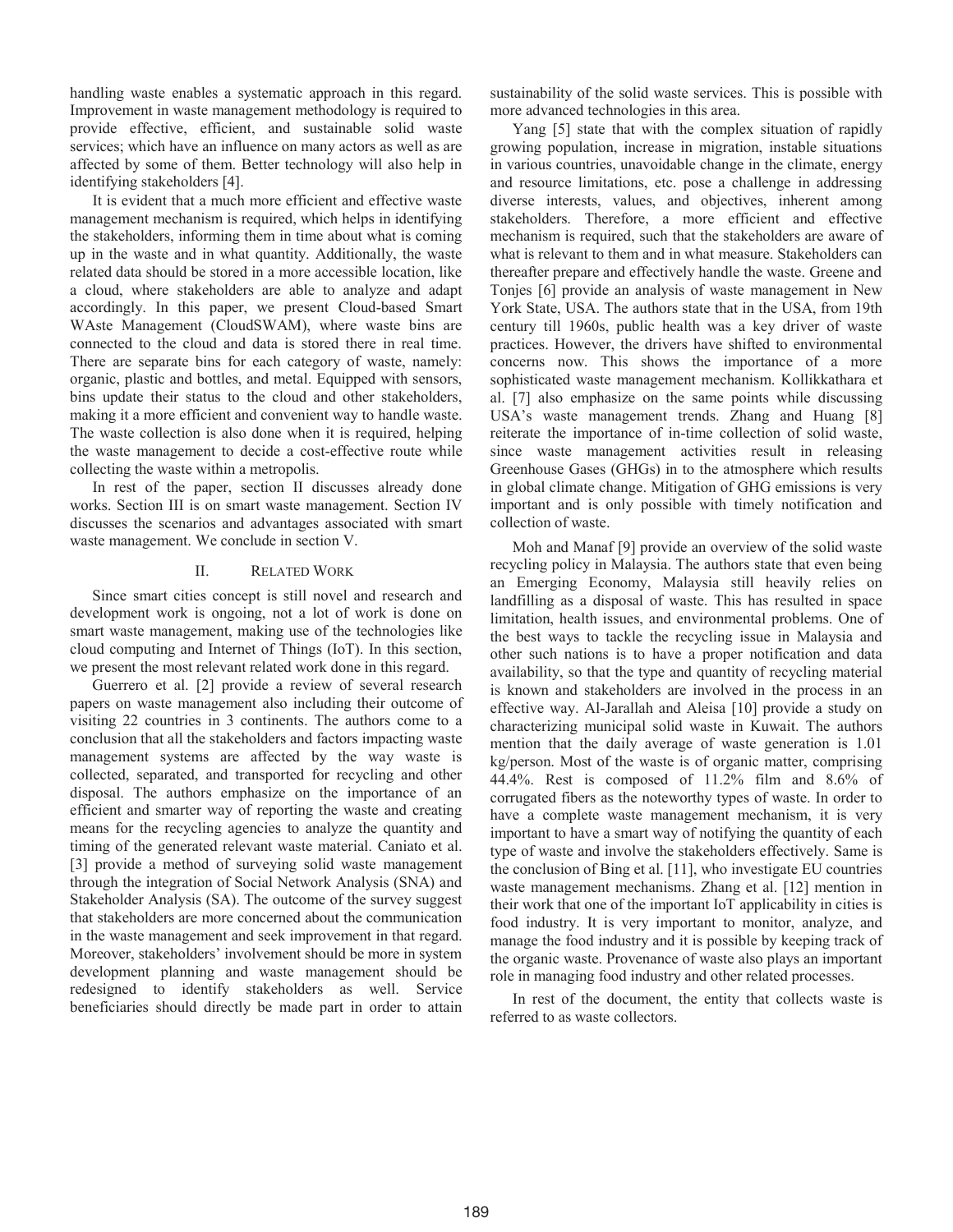# III. SMART WASTE MANAGEMENT

Although the idea of sensors-based waste bins [13] [14] [15] [16], capable of notifying waste level status, is not new to its entirety, however, the goal here is to go beyond an automatic waste bin and make use of cloud computing paradigm to evolve a more robust and effective smart waste management mechanism. Smart waste management is not limited to notifying the trash level. There is a lot associated with it if it is to be called 'smart' in a true sense. Waste management is linked to different types of entities, one of which is stakeholders. Different stakeholders, including recyclers, importers and exporters, food industry, healthcare, research, environment protection and related organizations, and tourism industry are a few examples to mention. It is very important and the whole process starting from waste generation to disposal is tracked in real-time or close to it. Later in this section the importance and related scenarios in this regard are discussed.

The basic form of waste management currently prevailing in most parts of the world is presented in Figure 1.



Figure 1. Waste management generic workflow.

It is shown that the whole process of waste management has an impact on the environment as well as stakeholders in different aspects. Environmentally, it effects public health and hygiene, tourism, housing – since it depends a lot on the waste management in a particular area while finding an accommodation, economy, and transport/communication.

In case of stakeholders, it effects various industries, including recycling, disposal, import/export, food, various related businesses, waste collectors, and healthcare, etc.

In the proposed CloudSWAM, each bin is equipped with sensors to notify its waste level. Figure 2 shows the smart bin with (a), (b), and (c) show different bins for each category of waste, namely: organic, plastic/paper/bottle, and metal. In this way, each type of waste is already separated and through the status, it is known that how much of waste is collected and of what type. This method of pre-separated waste is adopted in places like Korea, to name one, and it helps a great deal in efficiently dealing with the waste management process. Illustrative example in (d) shows an alert message once the waste level reaches a particular level where waste collectors have to plan collection of it. While (e) shows an exhausted bin, therefore, the user and the waste collectors are updated without the need of reaching it and/or opening it up to see the status.



Figure 2. Smart bins for different waste categories, equipped with waste status notification.

In this way, not only the users are aware of which bin can still accommodate waste, but also the waste collectors are updated. Thus, the waste collectors can schedule their visit according to the waste statuses in different areas of a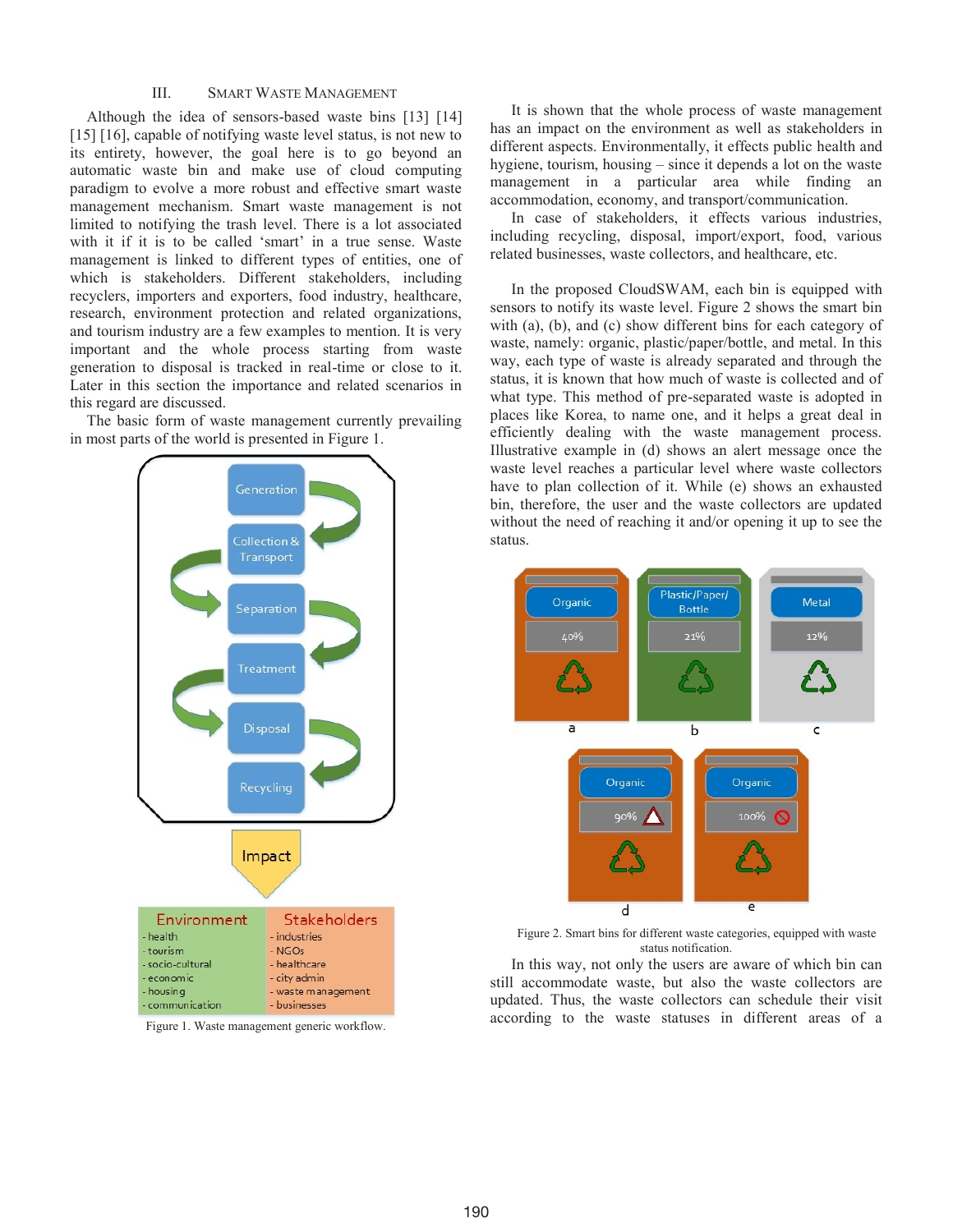metropolis. As a result, not only route optimization is done and best possible path is selected, but also, the visit is made exactly when it is needed. This also helps in better resource management. The next section discusses the advantages in this regard in detail.

Figure 3 shows the overall architecture of CloudSWAM. It is shown that ubiquitous availability of data stored in the cloud can be useful for different entities and stakeholders in different ways. Analysis and planning can start from as soon as waste starts gathering and up to when recycling and import/export related matters are conducted.



Figure 3. Cloud-based smart waste management architecture.

## IV. CLOUD-SWAM SCENARIOS AND ADVANTAGES

This section presents some of the noteworthy scenarios where proposed architecture can be applied and the advantages it bears with it.

#### *A. Timely waste collection*

Collection of waste is an important part of waste management process. Timely and efficient way of collecting waste leads to better health, hygiene, and disposal. In different countries, different schedules and ways are adopted to collect waste. For example, in Canada, USA, Europe, and many other parts of the world, waste collectors visit a certain area of the city on a fixed scheduled day to collect waste. In Korea, since hygiene is of utmost priority, the visit is random and mostly every other day of the week, except weekend. If there is not enough waste to be collected, the visit is unserviceable. Hence, either hygiene is compromised or fuel efficiency and resources are compromised. The best way is to notify the waste status to the concerned department. In this way, a better planning can be made and in-time service is provided. Since our proposed smart waste management is associated with cloud, the statuses of all waste bins throughout the city or even country are accessible from the cloud. All the stakeholders, including recycling agencies, can take a note of that and plan accordingly.

#### *B. Route optimization*

In addition to the above mentioned advantage, when preparation to collect waste is being done, the collectors can plan a better and fuel efficient route, according to the conditions of waste bins in a city area. In this way, unnecessary visits are avoided and resources are not wasted. An illustrative scenario is shown in Figure 4, which shows routing on the basis of waste-bin statuses.



Figure 4. Route optimization and planning.

#### *C. Recycling and disposal*

Better ways of recycling and disposal are dependent upon each type of recyclable waste and its quantity. With smart bins, separate for each type of waste, the stakeholders will be able to see through the cloud and analyze what type of waste is coming up and in what magnitude. In this way, better arrangements can be done and efficient ways of recycling are adopted in a dynamic way.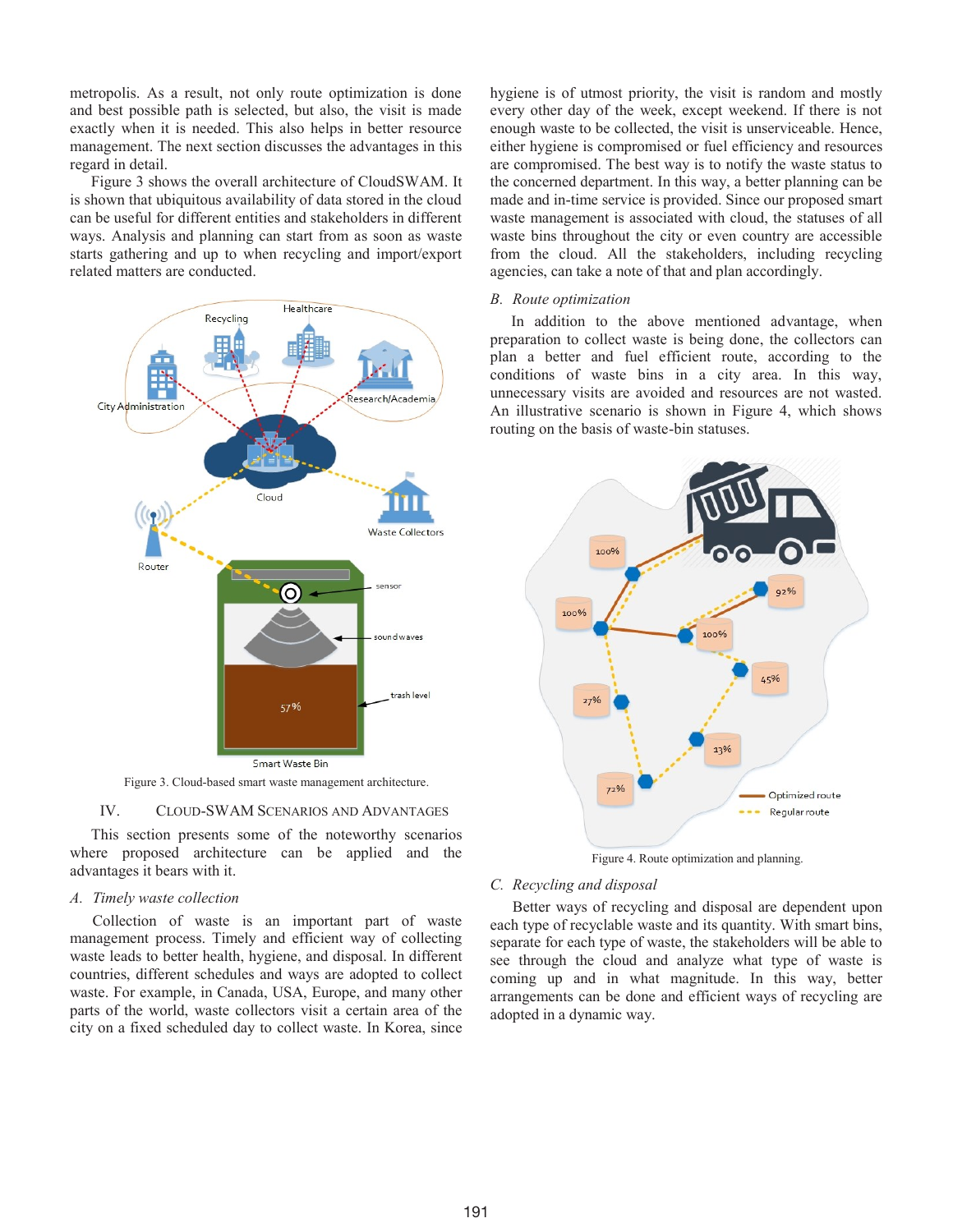#### *D. Resource management*

The overall waste management process involves a lot of resources. Starting from the waste collection bins, vehicles, human resource, separation and dumping locations, disposal locations, etc. Based on the waste generation trends of a particular city and/or area, resources can be effectively managed since the data is available live through the cloud.

### *E. Food industry planning*

Most of the waste generated is either organic or comes from food/organic items. For example, a lot of waste is generated because of packaged food and fast food, like cans, beverage containers, Styrofoam packs and cups, etc. In UK, fast food litter makes up more than 31% of the total garbage [17]. It is costly and time taking to dispose them off properly. Food industry can plan according to the trends of a certain locality. In this way, not only waste material can be minimized, but also, food trends and habits of an area can be coped in a much more operative way. In addition to that, food industry will be able to plan better regarding when and where to open restaurants based on waste quantity in a particular area. For instance, considering any particular residential area in a city, if it is unknown that what are the waste generation trends, it would be difficult to judge whether opening a restaurant there is going to work or not. It has to be analyzed first that what is the population of that area and of what age group and overall financial status. However, with waste data, it would be easy to know that if a particular quantity of waste (according to its category as well) is being generated per particular period, then there is a scope of opening a restaurant there. CloudSWAM can help achieve this in practical ways.

# *F. Taxation*

According to the UN, one third of all food produced is wasted [18]. Food waste results in greenhouse gas emissions and is a reason of lot of health issues also giving birth to several insects and bugs. The city of Seattle in USA has already imposed fines on food waste. According to Seattle Municipal, a household will be fined for \$1 if their trash contains more than 10% of food waste [18]. In France, more than 7m tons of food is wasted annually [19]. With CloudSWAM keeping track of each kind of waste, better taxation and fine imposition can be performed on unnecessary waste generation. This can be on pay-as-you-throw basis.

# *G. Big Data analytics*

A plethora of Big Data analytics can be applied on the data gathered from waste management. Big Data practices can be used to reduce waste generation and improve its management. Big Data analytics applied on waste management related data, combined with geographic and socio-economic data, can help in understanding spatial distribution of waste. Data being stored in the cloud helps in creating further services from it and

analyzing it in a more in-depth way. Relevant stakeholders can be attracted and given opportunities to work further in mitigating waste disposal and other issues. Moreover, additional stakeholders can also be found out in this way. Figure 5 shows an example of Big Data analytics being applied on the data gathered from all over the city, country, or region, which helps in creating several other services.



Figure 5. Big Data analytics applied on the gathered data resulting in various additional services.

# *H. Healthcare*

Various healthcare stakeholders, like medical universities and research centers, pharmacies, hospitals and clinics, etc., can take benefit from the gathered waste management data and foresee what type of diseases a particular locality is more prone to and how to prevent from certain types of insects and bugs from breeding.

# *I. Waste-based energy production*

Waste-to-Energy (WtE) or also known as Energy-from-Waste (EfW), is a process of generating energy from waste in the form of electricity or heat. Waste is treated through combustion process to produce heat or electricity or combustible fuel commodity, such as methanol, ethanol, or methane. In the perspective of energy technology, waste is categorized as either wet or dry. Wet waste comes from food wastes, manures, biosolids, etc. On the other hand, dry waste is a result of nonrecyclable plastics, wood-based biomass, crop stubble, etc. Wet waste is treated through biological processes, like anaerobic digestion and fermentation, which results in methane gas and ethanol. Dry waste is treated through thermal processes, like combustion, gasification, and pyrolysis [20]. With waste having different types and characteristics, it is necessary to make sure that the selected technology for WtE/EfW is fully compatible with the waste stream. Many WtE projects have